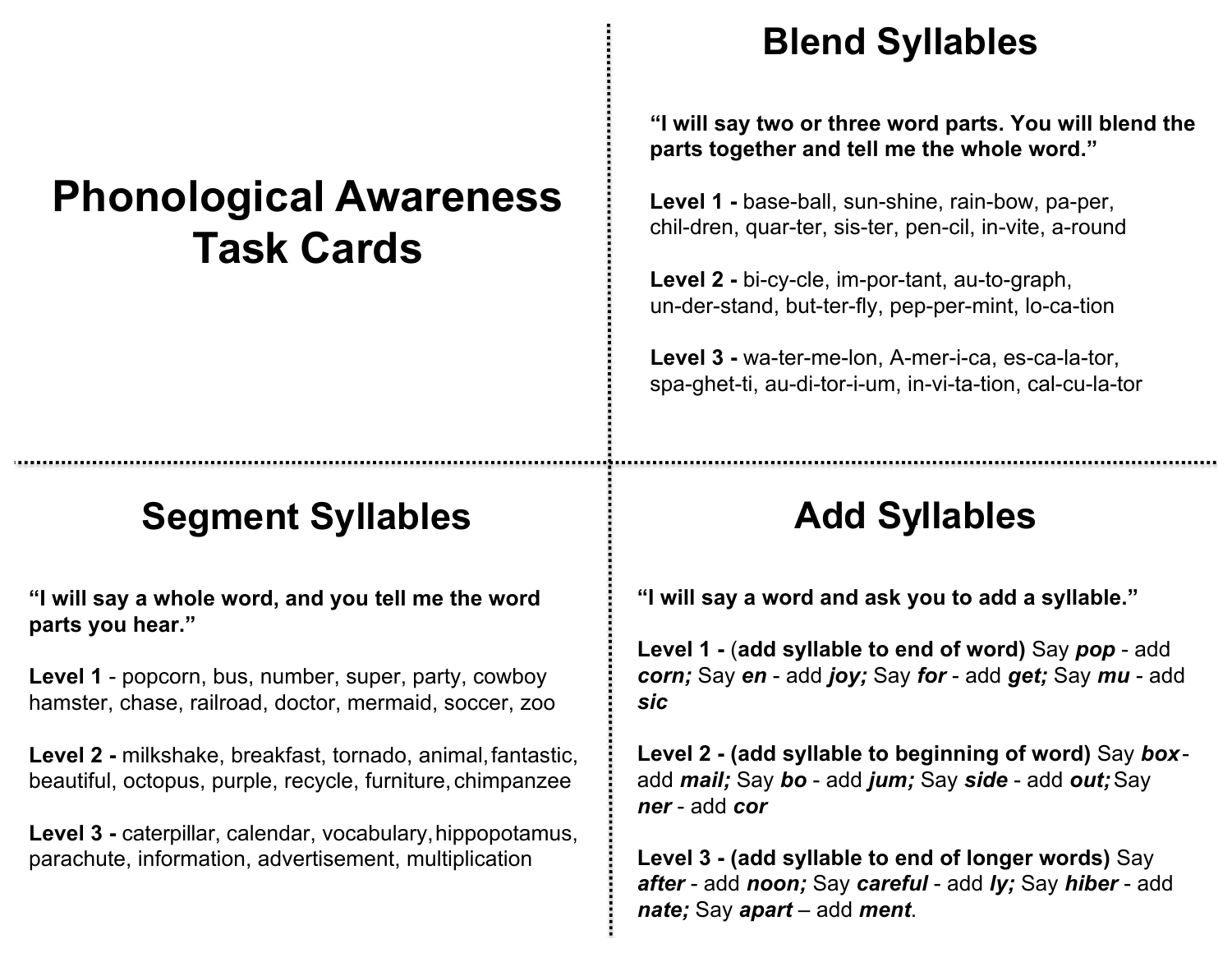### **Delete Syllables**

**"I will say a word and ask you to delete a syllable."** 

**Level 1** - Say *playground* without *ground;* Say *scarecrow* without *crow;* Say *goldfish* without *fish;* Say *cupcake* without *cake; S*ay t*oothbrush* without *tooth*

**Level 2** - Say *zero* without *ze;* Say *because* without *cause;* Say *rocket* without *et;* Say *pumpkin*without *pump;* Say *recess* without *re*

**Level 3** - Say *kangaroo* without *kanga;* Say *lollipop*  without *lolli;* Say *universe* without *verse;* Say *yesterday* without *day;* Say *dinosaur* without *saur*

# **Blend Onset-Rime**

**"I'm going to say two parts of a word. I want you to put the parts together and tell me the whole word."**

**Level 1 -** s-un, c-at, c-oat, m-op, k-eep, t-eam, ch-op, b-ed, f-it, j-oke, b-ack, f-un, p-up, r-an, c-ake, l-ock

**Level 2 -** st-ar, gr-een, sl-ide, bl-ack, cr-y, sp-in, fl-at, st-ick, pl-an, tr-uck, cl-ick, st-uck, pl-ay, st-op, cr-ab

**Level 3 -** str-eet, shr-imp, thr-ow, pl-ease, scr-een, sp-eech, str-etch, spl-ash, tw-itch, spr-ing, fl-uff, fr-eeze

# **Substitute Syllables**

**"I will say a word and ask you to change a syllable."** 

**Level 1 -** Say *sailboat.* Change *sail* to *row;* Say *mailbox. Change* **box** *to man;* Say *someone*. Change *one* to *thing*; Say *raincoat*. Change *coat* to *bow*.

**Level 2** - Say *motion. Change mo to frac;* Say **careless**. Change *less* to *ful*; Say *sister*. Change *sis* to *mis;* Say *tractor*. Change *tor* to *tion.*

**Level 3** - Say *replaying. Change re to dis;* Say *bicycle, Change bi to tri; Say uncovering.* Change *cover to lock;*  Say *forgetful*. Change *ful* to *ing*

# **Segment Onset-Rime**

**"I'm going to say a word, and I want you to break the word into two parts."**

**Levl 1 -** hat, man, boy, lamp, fish, ship, lake, bun, feel, paw, sack, rake, hall, can, bank, pat, bell, tap

**Level 2 -** swim, plate, clam, bring, slide, step, tree, broom, grow, drop, flap, glad, blink, grill, slice, trick

**Level 3 -** splat, string, three, shrink, sprig, scratch, quaint, scram, stroke, sprout, stray, shrine, strain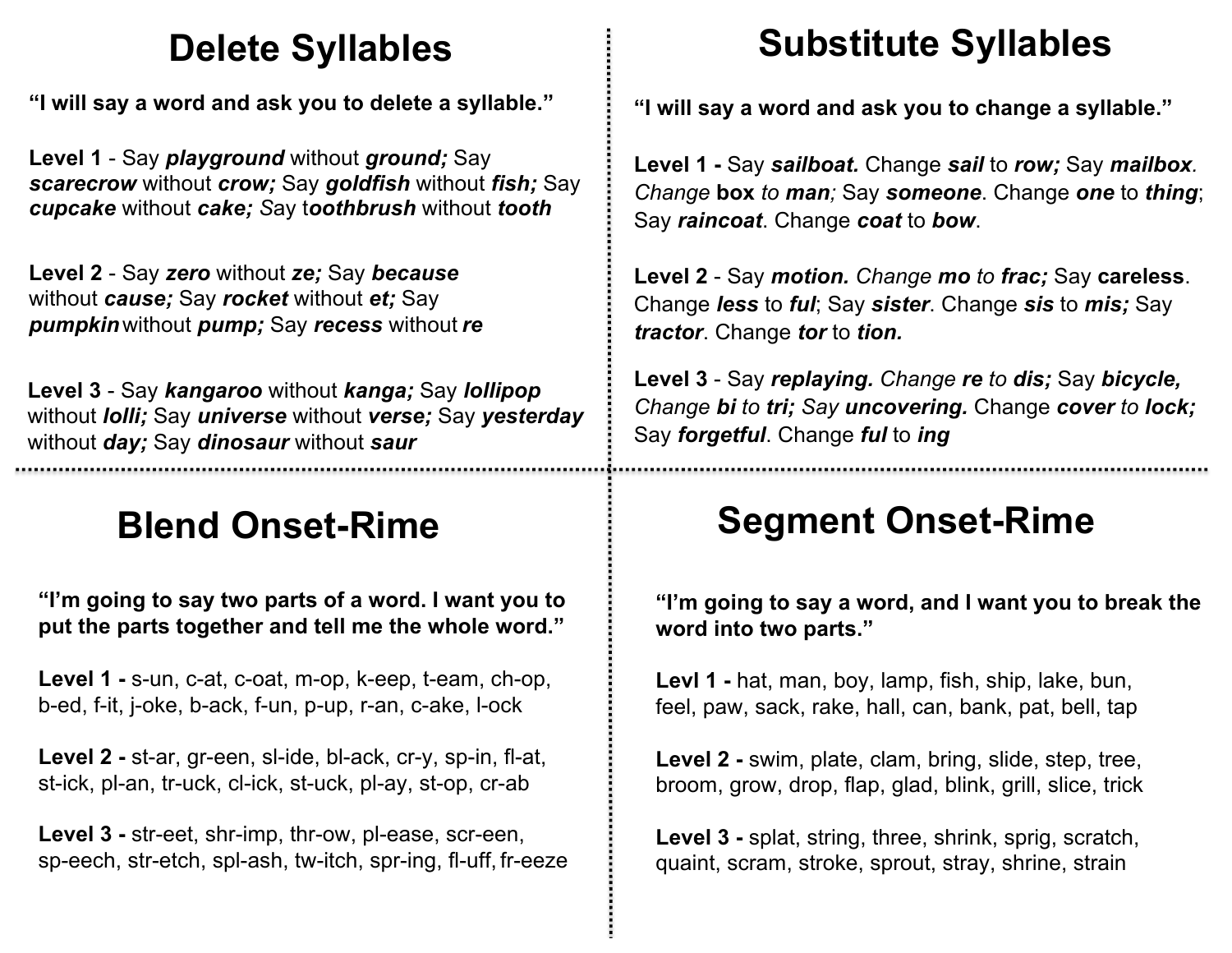#### **Rhyme Recognition**

**"I'm going to say three words. Tell me which word doesn't rhyme."**

Level 1 - **(hat, mat, bus)**; (lamp, tent, camp); (mix, fox, box); (goat, gum, boat); (bus, bun, fun); (mop, top, map)

**Level 2 -** (place, brace, braid); (flat, flag, drag); (spot, spin, trot); (fly, bright, flight); (stamp, crunch, clamp)

Level 3 - (screw, three, threw); (shrimp, scrimp, shape); (twitch, twin, glitch); (sheep, shred, thread)

### **Phoneme Isolation**

**"I will say a word and ask you to tell me either the first, middle, or last sound you hear in the word."**

**Level 1 (initial sound)** - laugh, soup, jet, chain, care, path, cent, swam, clown, glass, trap, brown, proud

**Level 2 (final sound)** - leaf, push, night, wedge, catch, stay, dress, jaw, luck, try, tree, plow, days, hop, blue

**Level 3 (medial sound)** - tag, bug, pick, led, cot, week, coal, maze, bait, boot, chop, seal, cook, team, bark, coin

### **Rhyme Production**

**"Tell me a word that rhymes with the word I say." (Nonsense words are acceptable.)**

**Level 1 -** top, ham, pig, met, shut, take, fill, van, wish, mat, back, cap, mash, day, ten, pick, chin, log, sock

**Level 2 -** clap, flip, train, bright, drag, block, pluck, swell, drink, pride, sing, plot, crown, stick, plug, clog

**Level 3 -** thrill, spring, shrug, twirl, shred, spray, throne, scram, squeal, splice, splash, squall, straw

# **Phoneme Identity**

**" I will say three words and ask you to tell me either the first, middle, or last sound you hear in the words."**

**Level 1 (initial sound)** - (goat, game, gum); (red, rake, wrist); (chip, cheese, chain); (flat, fruit, phone)

Level 2 (final sound) - (sock, tick, back); (try, fly, by); (buzz, days, fizz); (push, dish, wash); (nudge, lodge, page)

Level 3 (medial sound) - (duck, mud, fun); (cool, moon, pool); (cape, tail, face); (nest, tell, set); (boil, join, spoil)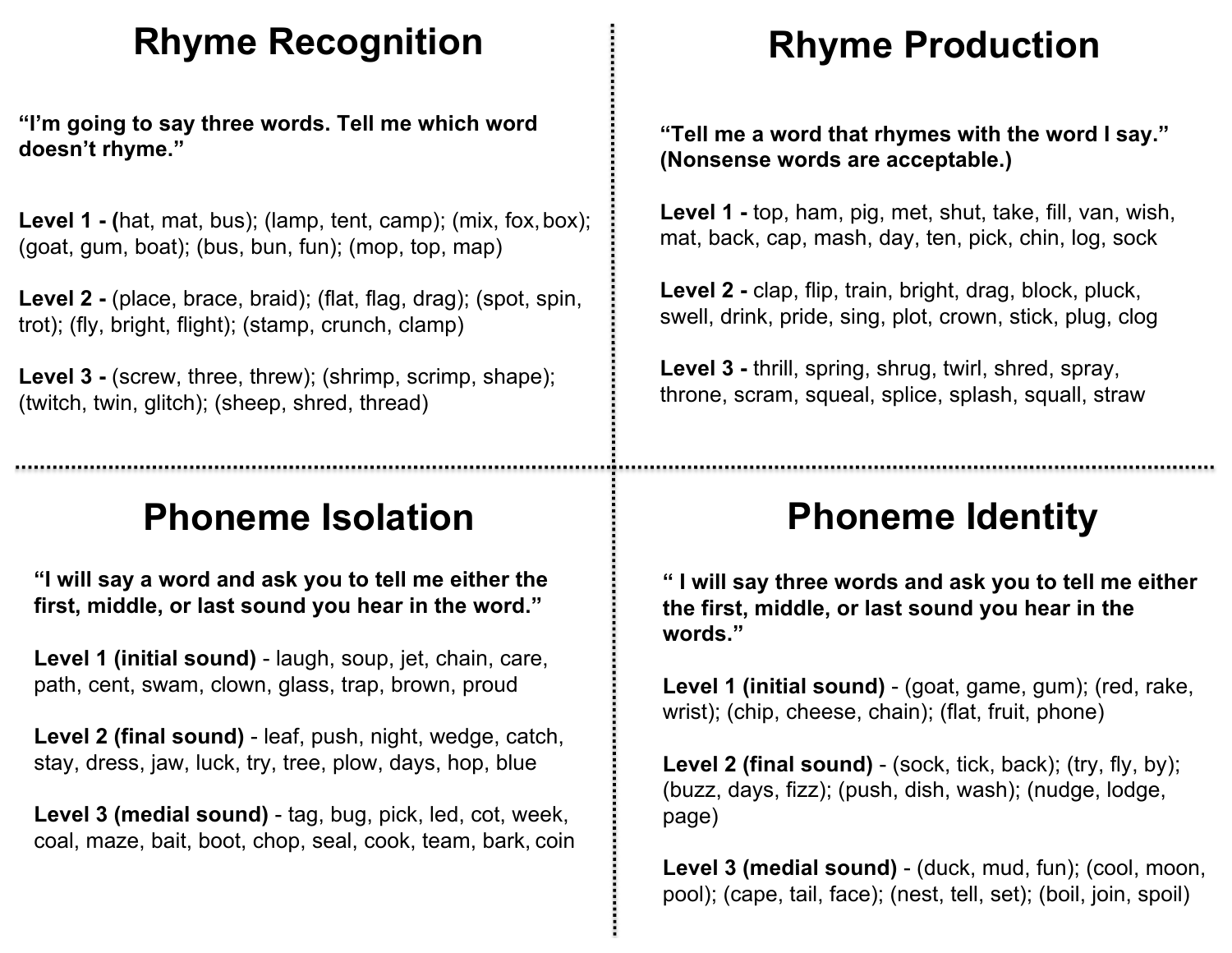### **Phoneme Categorization**

**"I will say three words and tell you to listen for the first, last, or middle sound in the words. You will choose the word that doesn't belong."**

Level 1 (initial sound) – (zip, vase, zoo); (walk, wake, ring); (tree, thumb, think); (jump, gate, gym); (brown, sleeve, black)

**Level 2 (final sound)** - (wedge, cage, pig); (bench, wish teach); (cough, huff, catch); (mouse, leash, miss)

**Level 3 (medial sound)** - (wet, pass, leg); (soak, sack, pole); (choose, book, fruit); (turn, learn, start); (house,boil, town)

#### **Segment Phonemes**

**"I will say a word and ask you to tell me all the sounds you hear in the word."**

**Level 1 -** ape, moo, ice, bus, nap, keep, sock, knee, dry, blue, rock, glow, sleigh, flop, dime, noon, free, true,

**Level 2 -** neat, cake, hold, yellow, light, round, muddy, ridge, claw, green, school, stack, place, best, feather

**Level 3 -** below, kitty, highway, painter, rabbit, gerbil, jumbo, bunny, ground, cloudy, peacock, flipper, jigsaw

#### **Blend Phonemes**

**"I will say the sounds in a word and ask you to put the sounds together to make a whole word."**

**Level 1** - /m/ /a/ /p/, /b/ /ow/, /sh/ /ee/ /p/, /r/ /oo/ /m/, /s/ /u/ /n/, /f/ /l/ /ea/, /ea/ /s/ /t/, /g/ /r/ /ay/

**Level 2 -** /c/ /a/ /m/ /p/, /s/ /m/ /i/ /le/, /f/ /ea/ /th/ /er/, /b/ /l/ /o/ /ck/, /l/ /u/ /ck/ /y/, /b/ /l/ /a/ /ck/, /ch/ /e/ /s/ /t/

**Level 3** - /s/ /e/ /v/ /e/ /n/, /s/ /u/ /p/ /er/, /n/ /u/ /m/ /b/ /er/, /c/ /r/ /u/ /n/ /ch/, /s/ /l/ /i/ /pp/ /er/, /c/ /a/ /sh/ /ew/ /s/

#### **Delete Phonemes**

**"I will say a word and ask you to delete a sound and tell me the new word."**

**Level 1 (initial sound) -** *miff* without */m/* (if); *jar* without */j/* (are); *tease* with */t/* (ease); *coat* without */c/* (oat)

**Level 2 (final sound) -** *meal* without */l/* (me); *size* without */z/* (sigh); *wave* without */v/* (way); *late* without */t/* (lay)

**Level 3 (intial sound with blends) -** *draw* without */d/;* (raw); *sneeze* without */s/* (knees); *bald* without */d/* (ball) **(final sound with blends)** *worm* without */m/* (were); *swing* without */s/* (wing); *least* without */t/*(lease)